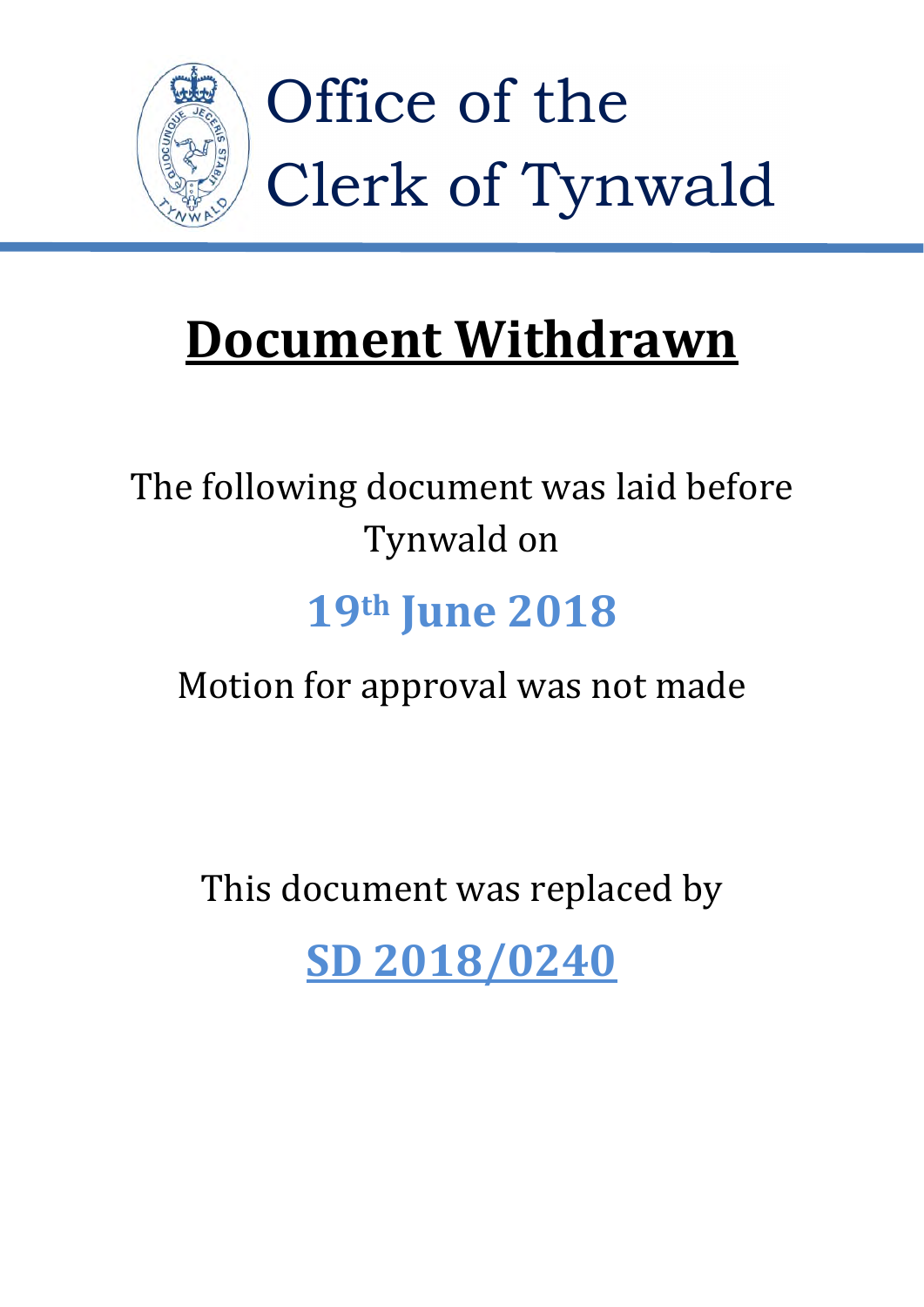



# **TEACHERS SUPERANNUATION ORDER (AMENDMENT) ORDER 2018**

# **Index**

| Article                                  |  | Page |
|------------------------------------------|--|------|
| $\mathbf{1}$                             |  |      |
| 2                                        |  |      |
| 3                                        |  |      |
| $\overline{4}$                           |  |      |
| <b>SCHEDULE</b>                          |  |      |
| MODIFICATIONS TO SD 0134/11              |  |      |
| MODIFICATIONS TO THE APPLIED REGULATIONS |  |      |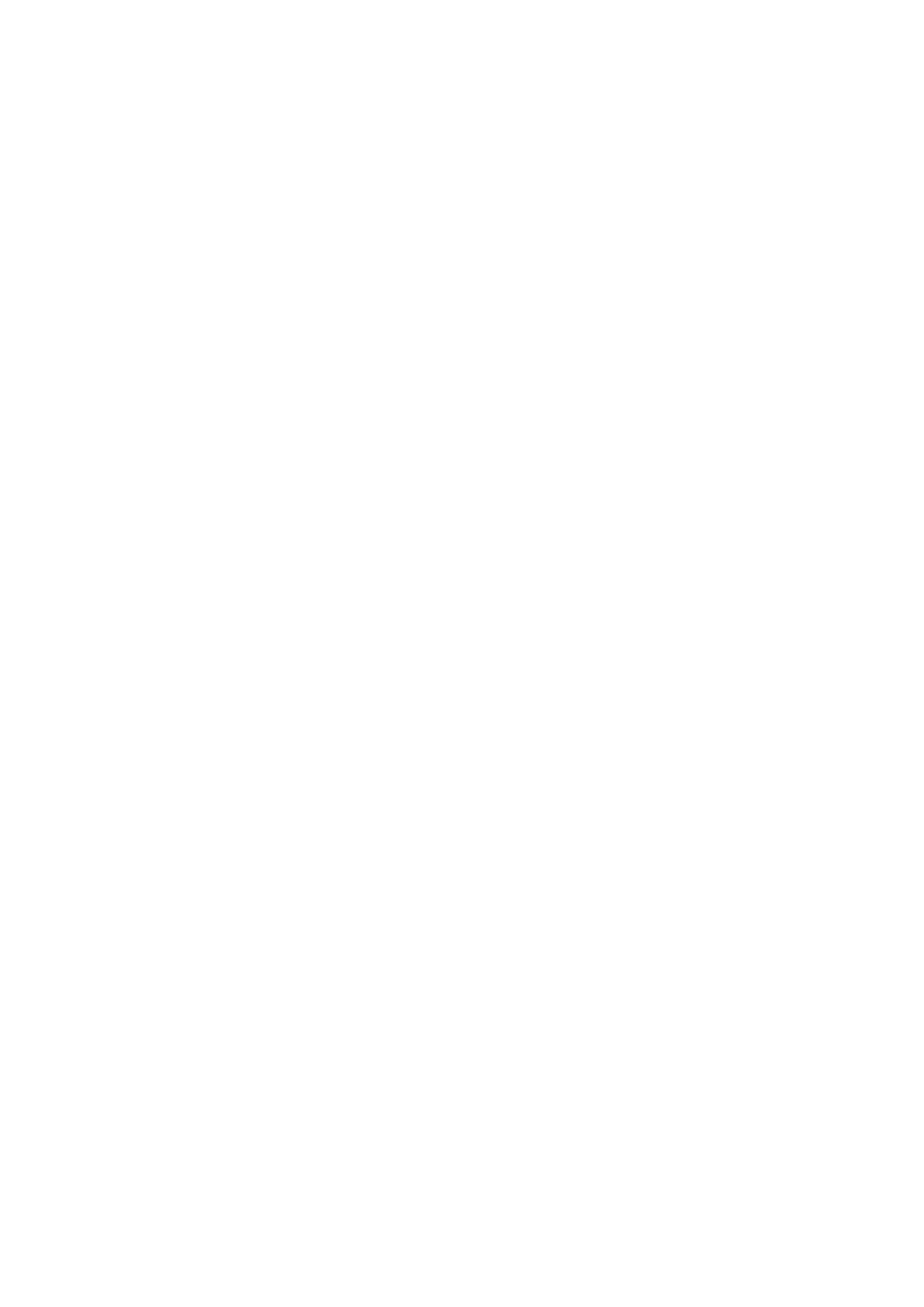Statutory Document No. 2018/0132



*Public Sector Pensions Act 2011*

# **TEACHERS SUPERANNUATION ORDER (AMENDMENT) ORDER 2018**

*Approved by Tynwald: Coming into Operation: 1 April 2018*

The Public Sector Pensions Authority makes the following Order under section 6 1 (c) and 7 (4) of the Public Sector Pensions Act 2011.

# <span id="page-3-0"></span>**1 Title**

This Order is the Teachers Superannuation Order (Amendment) Order 2018.

# <span id="page-3-1"></span>**2 Commencement**

If approved by Tynwald, this Order comes into operation on 1 April 2018.

# <span id="page-3-2"></span>**3 Interpretation**

In these Regulations "the applied regulations" means The Teachers Superannuation Regulations 2010<sup>1</sup> as applied to the Isle of Man by the Teachers' Superannuation Order 2011<sup>2</sup> .

# <span id="page-3-3"></span>**4 Application**

The applied regulations shall apply to the Island subject to the modifications specified in the Schedule.

**MADE 16 APRIL 2017**

**JERRY CARTER** *Chairman Public Sector Pensions Authority*

 $\mathbb{C}$  . The property of the contract of the contract of the contract of the contract of the contract of the contract of the contract of the contract of the contract of the contract of the contract of the contract of th

 $\overline{a}$ 

<sup>&</sup>lt;sup>1</sup> SI 2010/990 <sup>2</sup> SD 0134/11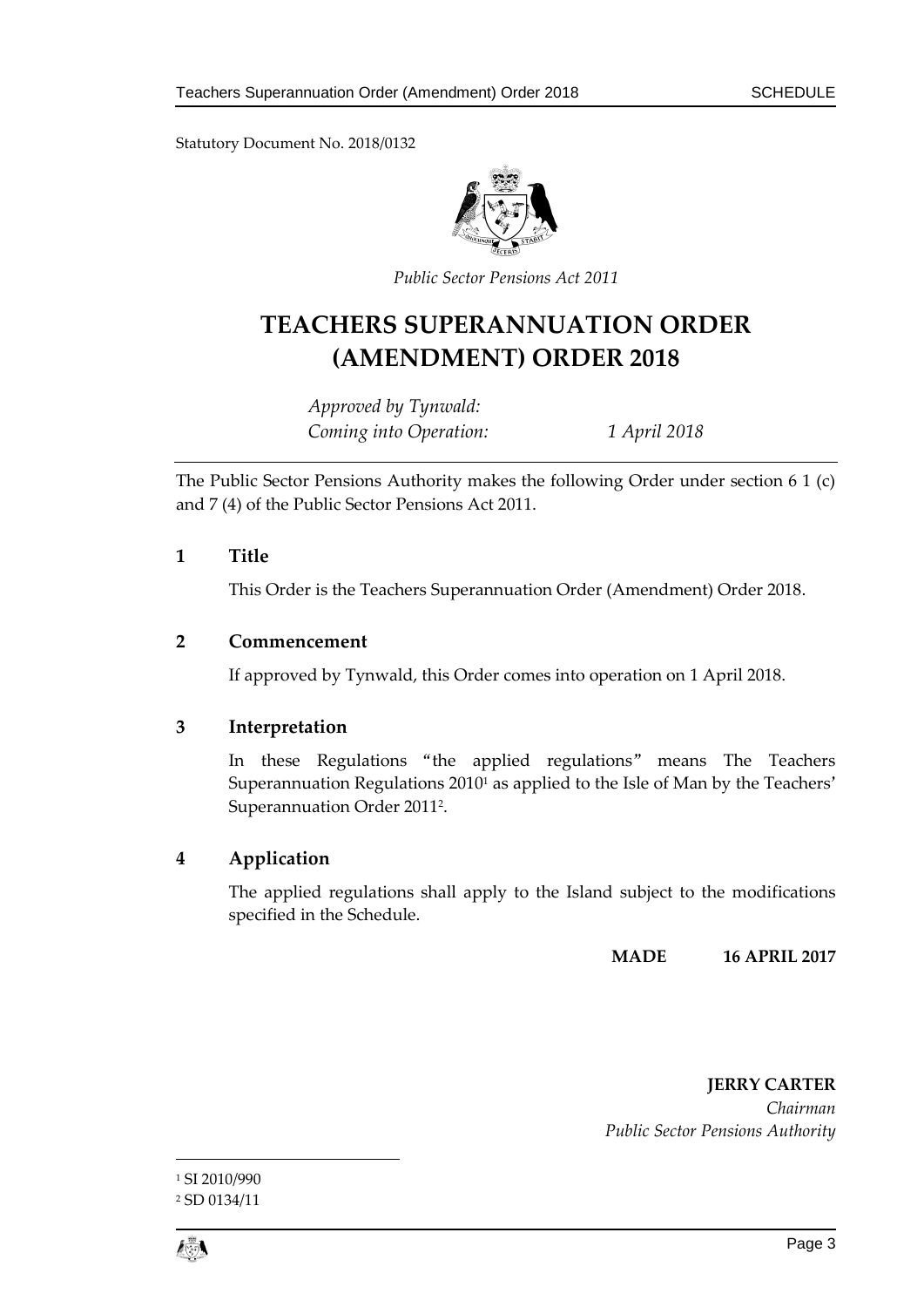### **SCHEDULE**

#### **MODIFICATIONS TO SD 0134/11**

### <span id="page-4-1"></span><span id="page-4-0"></span>**1 General Modifications**

–

- (1) In Paragraph 1 of Part 1 Schedule 2 in the table of modifications
- (i) in the definition of "Secretary of State" for "Department of Education and Children" substitute –

**ED** Public Sector Pensions Authority

(ii) In the definition of "local authority (in its capacity as a local education authority)" for the Department of Education and Children substitute –

**II** Department of Education, Sport and Culture<sup>D</sup>.

(2) Omit paragraph 29.

#### **MODIFICATIONS TO THE APPLIED REGULATIONS**

#### <span id="page-4-2"></span>**2 Annual rate of phased retirement and retirement pension**

In Regulation 61 (5) for sub-paragraphs (a) and (b) substitute –

- $\mathbf{G}(\mathbf{a})$  (i) For service up to and including 31 March 2018 1/80 x P's average salary x P's NPA 60 reckonable service to which a Case applies (in years and fractions of a year); and
	- (ii) For service from 1 April 2018 1/83 x P's average salary x P's NPA 60 reckonable service to which a Case applies (in years and fractions of a year).
	- (b) (i) For service up to and including 31 March 2018  $1/60 \times P$ 's average salary x P's NPA 65 reckonable service to which a Case applies (in years and fractions of a year); and
		- (ii) For service from 1 April 2018 1/62.5 x P's average salary x P's NPA 65 reckonable service to which a Case applies (in years and fractions of a  $year)$ .

### **3 Amount of phased retirement and retirement lump sum**

In Regulation 62 (7) before the definition of "relevant date" insert –

«"permitted maximum" is 30% of the value of the pension, as determined by the Public Sector Pensions Authority and calculated on a basis approved by the Scheme Actuary, for a lump sum.  $\mathbf{\Sigma}$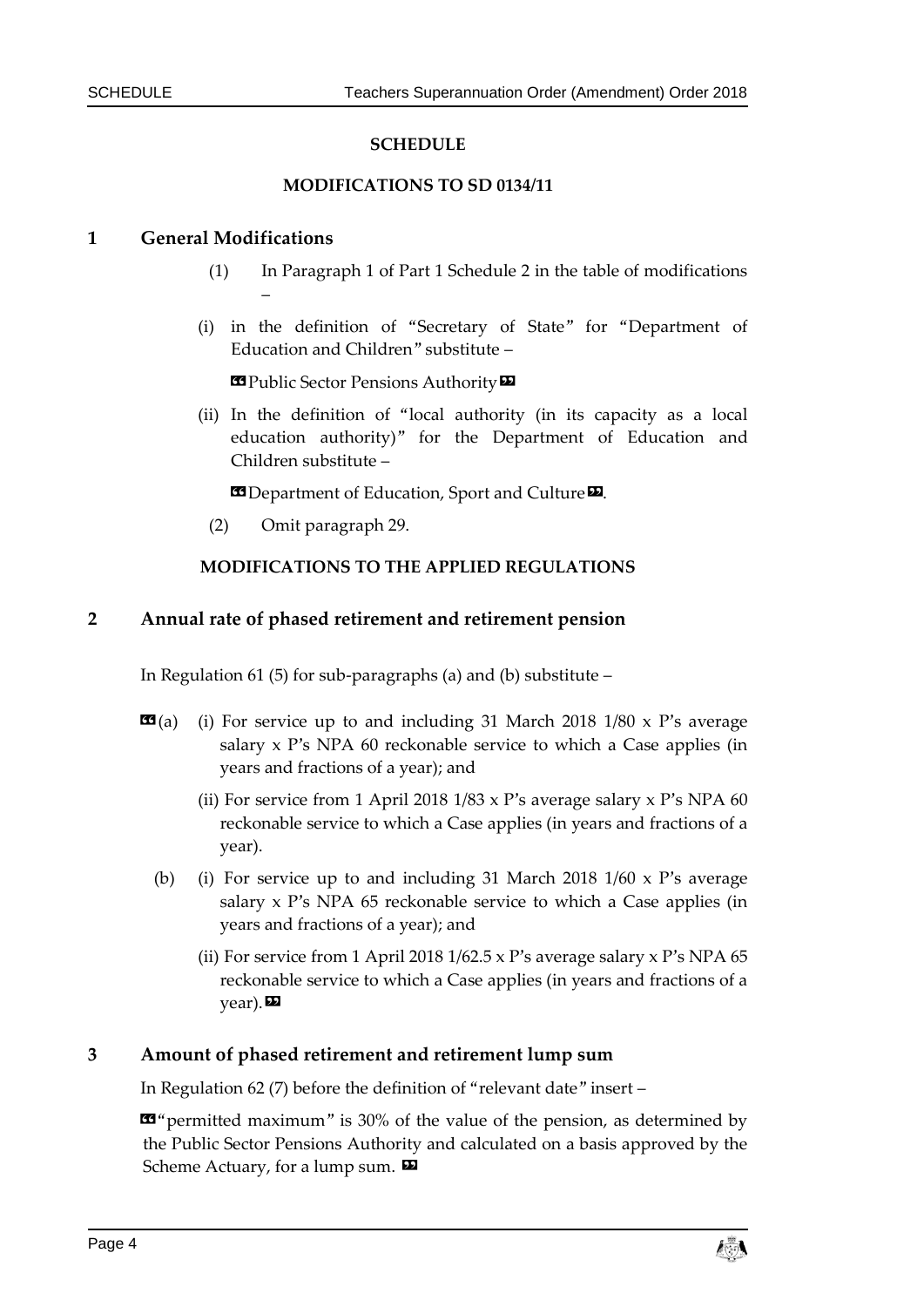# **4 Annual rate of total incapacity pension and amount of total incapacity lump sum**

- (1) In Regulation 66 (5) (a) for the fraction  $1/80$  substitute «1/83»
- (2) In Regulation 66 (5) (b) for the fraction  $1/60$  substitute **33** 1/62.5

# **5 Nomination of surviving nominated partner**

In Regulation 90 at the end of sub-paragraph (4)(b) after the word "death" insert –

**EG** or in exceptional circumstances such other shorter period of time as the PSPA may determine. $\boldsymbol{\mathsf{E}}$ 

# **6 Meaning of "surviving adult"**

In Regulation 92 for "or surviving nominated beneficiary" substitute –

«, surviving nominated beneficiary or a surviving adult dependent who in the view of the PSPA should be deemed to meet the criteria of a surviving nominated beneficiary $\boldsymbol{\mathsf{\Xi}}$ .

# **7 Adult Pensions**

In Regulation 94 omit sub paragraphs (5), (6) and(7).

# **8 Overpayment of Benefits**

After Regulation 138 insert –

# $**Q**$  Overpayment of Benefits

- 139.- (1) If information or evidence supplied to the Public Sector Pensions Authority in connection with the provision of a benefit under these Regulations is subsequently proved to the satisfaction of the Public Sector Pensions Authority to be incorrect or insufficient, the Public Sector Pensions Authority must provide for the payment of the benefit that would have been payable had it been calculated by reference to the correct information or evidence.
	- (2) If any person or a person's beneficiary is paid benefits under these Regulations to which he or she is not entitled, the Public Sector Pensions Authority may, on discovering such an error take all reasonable steps to recover such payments from the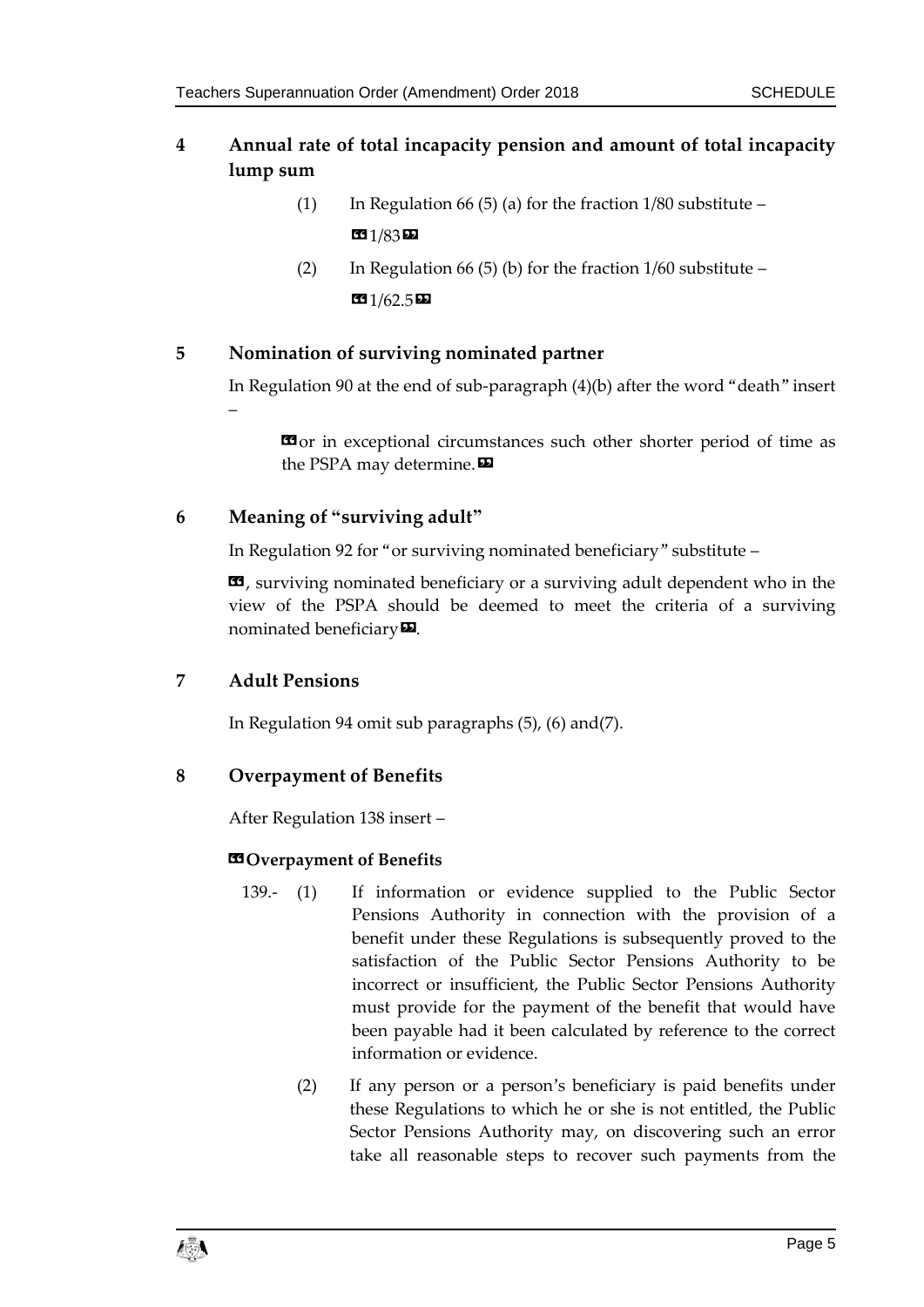recipient including but not limited to offsetting any overpayment of a benefit against future payments of benefits. $\boldsymbol{\mathsf{\Xi}}$ 

## **9 Overriding Provisions**

After the newly inserted Regulation 139 insert –

### **ED** Overriding Provisions

- 140 (1) The provisions in this Regulation are overriding and apply although a Regulation or any other announcement, notification or provision of these Regulations appears to contradict them.
	- (2) In this Regulation 140 "Member" means a person who is paying contributions to or is in receipt of benefits paid under the Teachers Superannuation Order 2011.
	- (3) These Regulations apply to all Members of the Teachers Superannuation Order 2011 unless it is explicitly stated that they apply to a Member or Members of a particular part of the Regulations.
	- (4) If it appears to the Public Sector Pensions Authority that a Member has been incorrectly notified of a term governing his or her Membership, including, but not limited to —
		- (a) the benefits to which the Member or a Beneficiary is entitled;
		- (b) the rate or frequency of the ordinary contributions the Member must pay under these Regulations;
		- (c) if applicable, the rate or frequency of the additional pension Contributions the person has elected to pay under these Regulations.

the Public Sector Pensions Authority must write to the affected Member setting out the extent and nature of the error or errors and the steps the Public Sector Pensions Authority proposes to take to correct the error.

- (5) If the Public Sector Pensions Authority has notified a Member of an error in accordance with paragraph (4) of this Regulation it may take such steps as it considers appropriate to rectify the error including, but not limited to varying his or her entitlement to benefits or contribution rates, both prospectively and retrospectively.
- (6) If contributions owed by a Member are overdue for any reason, including but not limited to a delay in a Member receiving notification confirming his or her status as a Member within a

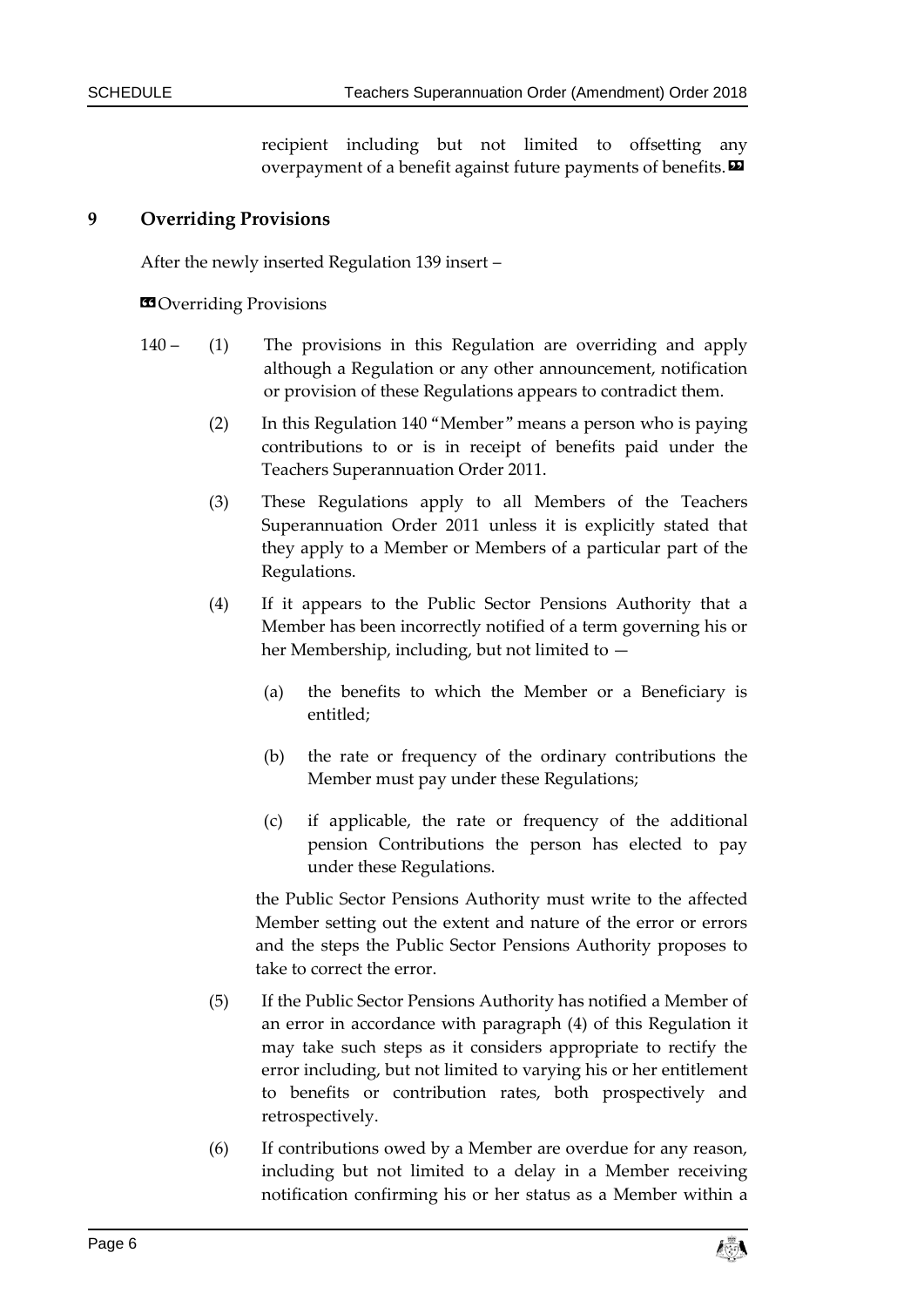particular Section of this Scheme, the overdue amount must be paid by deduction from the Member's contributable salary by the Department at such rate as the Public Sector Pensions Authority directs.

- (7) If, where paragraph (6) of this Regulation applies, the Member ceases to be an Active Member before the amount overdue has been paid under paragraph (6) of this Regulation, the amount outstanding becomes payable by the Member immediately and if the Member does not repay the amount owed, the Public Sector Pensions Authority may reduce his or her benefits accordingly.
- (8) The Department or the Public Sector Pensions Authority when making a decision or when giving or withholding its agreement or consent or when exercising or not exercising a power in relation to these Regulations must comply with —
	- (a) the Contracting-Out Requirements;
	- (b) the Preservation Requirements; and
	- (c) the Divorce Requirements.
- (9) Unless otherwise required to do so under the Public Sector Pensions Act 2011, the Public Sector Pensions Authority when making a decision or when giving or withholding its agreement or consent or when exercising or not exercising a power in relation to these Regulations must do so at its absolute and uncontrolled discretion.
- (10) The decision of the Public Sector Pensions Authority is final on all questions that are left to its determination or decision in relation to these Regulations and on all matters relating to the management and administration of the Teachers Superannuation Order 2011 where the Regulations silent.
- (11) Nothing in these Regulations
	- (a) restricts the right of the Department to terminate the employment of an Employee with the Department; or
	- (b) may be used in aggravation of damages or compensation in proceedings brought by the Employee against the Department in respect of the termination of his or her employment.
- (12) If the Public Sector Pensions Authority reduces or varies the benefits under these Regulations relating to a Member with the Member's agreement, the Member's agreement binds any other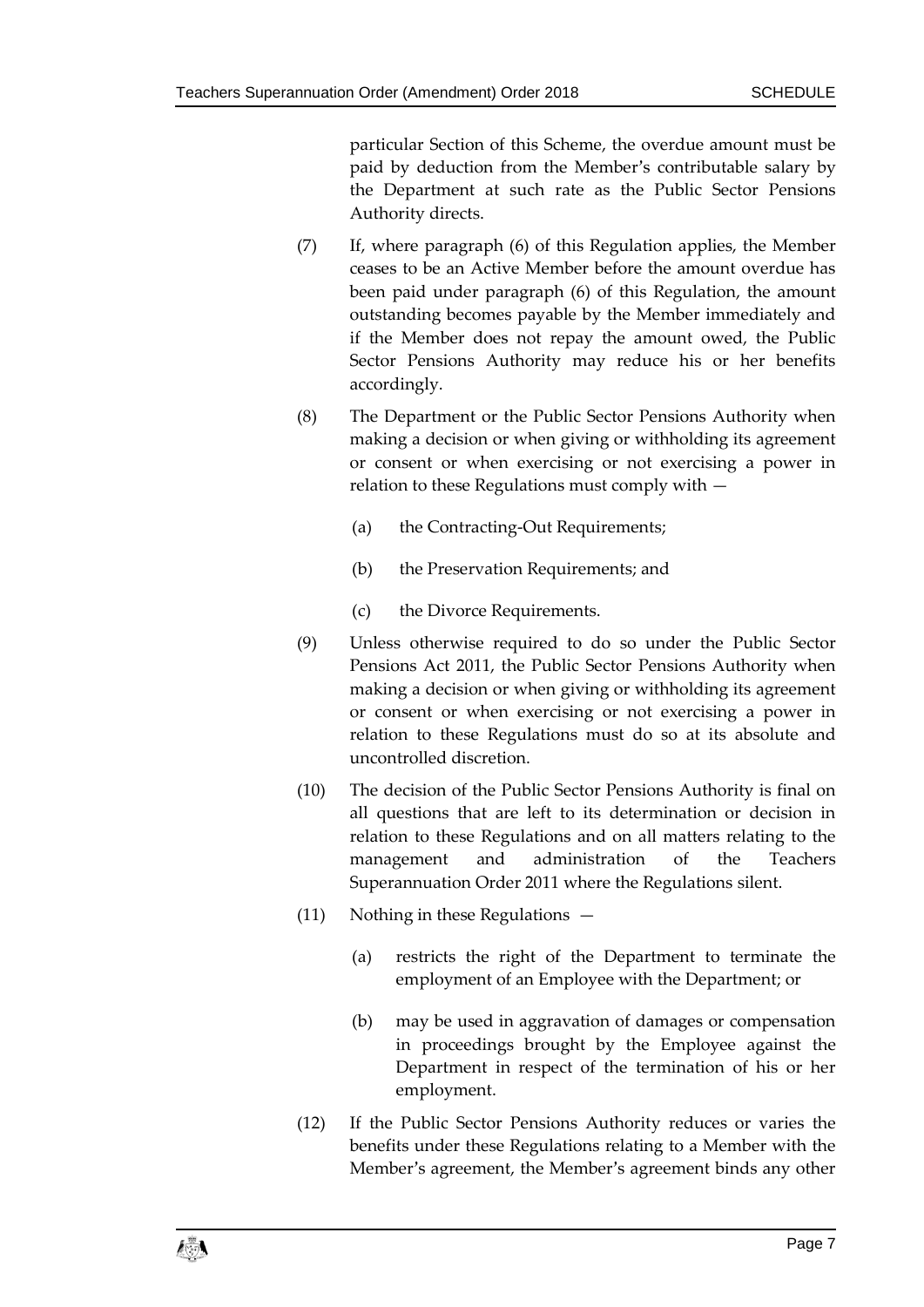Beneficiary whose benefits under this Scheme relate to that Member.

- (13) In cases where the Public Sector Pensions Authority has made a payment and is subsequently informed of a change in pay which reduces or increases a members final pensionable pay which results in either an under or over payment of pension, transfer value, repayment of contributions or any other award made under the Scheme, unless requested to do so by the member, the Public Sector Pensions Authority will only make a revision to an underpayment of any award or payment made or seek to recover any overpayment made if the difference in the member's final pensionable pay exceeds the following de minimus levels:
	- (a) Transfer Value £20
	- (b) All other awards £10.

# **10 Glossary of Expressions**

In the table "Glossary of expressions" set out in Schedule 1 -

- (1) In the column entitled "Expression" omit the expression "club scheme" and its meaning from the column entitled "Meaning".
- (2) In the column entitled "Expression" after the expression of "death grant beneficiary" and before "disqualifying break" insert –

### «"**Department**"»

(3) In the same row as the newly inserted expression "Department" in the column entitled "Meaning" insert –

**ES** the Department of Education, Sport and Culture.

(4) In the column entitled "Expression" after the definition of after the expression "proprietor" and before "Qualified for Retirement benefits" insert –

#### **BPSPA**

(5) In the same row as the newly inserted expression "PSPA" in the column entitled "Meaning" insert –

**B** Public Sector Pensions Authority.

### **11 Transfer Values**

In Schedule 6 omit Parts 1 and 2.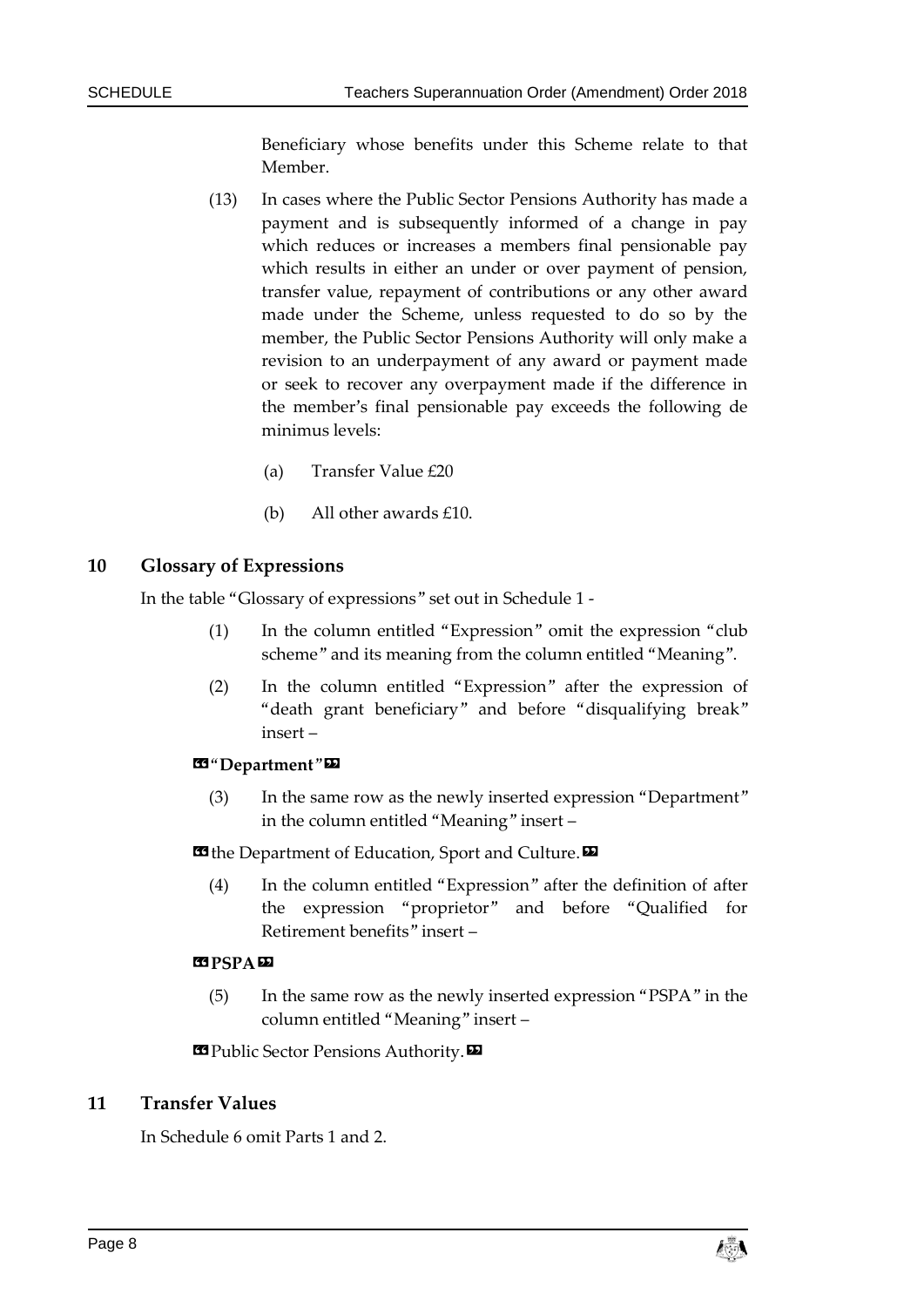## *EXPLANATORY NOTE*

## *(This note is not part of the Regulations)*

These Regulations amend the Teachers Superannuation Order 2011.

In Summary these Regulations:

(i) Accrual Rate

Reduce the rate at which the pension accrues for future service as follows.

- (a) for members in the Scheme before 1 January 2007 the accrual rate for pension from service built up from 1 April 2018 will be reduced from 1/80th to 1/83 .
- (b) for members who joined the Scheme after 1 January 2007 the accrual rate for pension from service built up from 1 April 2018 will be reduced from 1/60th to 1/62.5
- (c) all new joiners to the Scheme from 1 April 2018 will accrue a pension at a rate of 1/62.5
- (ii) Maximum Lump Sum

The amount of maximum lump sum that can be taken in exchange for pension will increase from 25% to 30% of the value of the member's pension. For pre 1 January 2007 members the automatic lump sum of 3 x pension will remain.

(iii)Nomination of a surviving nominated partner

This amends the Regulations to permit the PSPA discretion to award a partner pension to a partner who may have been in a partnership for less than 2 years.

(iv)Meaning of a "surviving adult"

This amendment permits the PSPA to award of a partner pension to a surviving adult dependent, who whilst meets the criteria as described in Rule 90 (2) had not formally been nominated by way of a signed declaration with the member prior to the member's death.

(v) Adult Pensions

This equalises the arrangements for the surviving adult dependent of pre 2007 members to those in place for post 2007 members, in that their survivor benefits are not stopped should they remarry, enter a civil partnership or live with a partner as if they were husband and wife or civil partners.

(vi)Overpayment of Benefits

This is an administrative regulation, outlining the process and procedures the PSPA will take in the event that benefits are overpaid from the Scheme.

(vii) Overriding Provisions

This is an administrative regulation, outlining the process and procedures the PSPA will take in certain events relating to the administration of the Scheme.

(viii) Glossary of Expressions